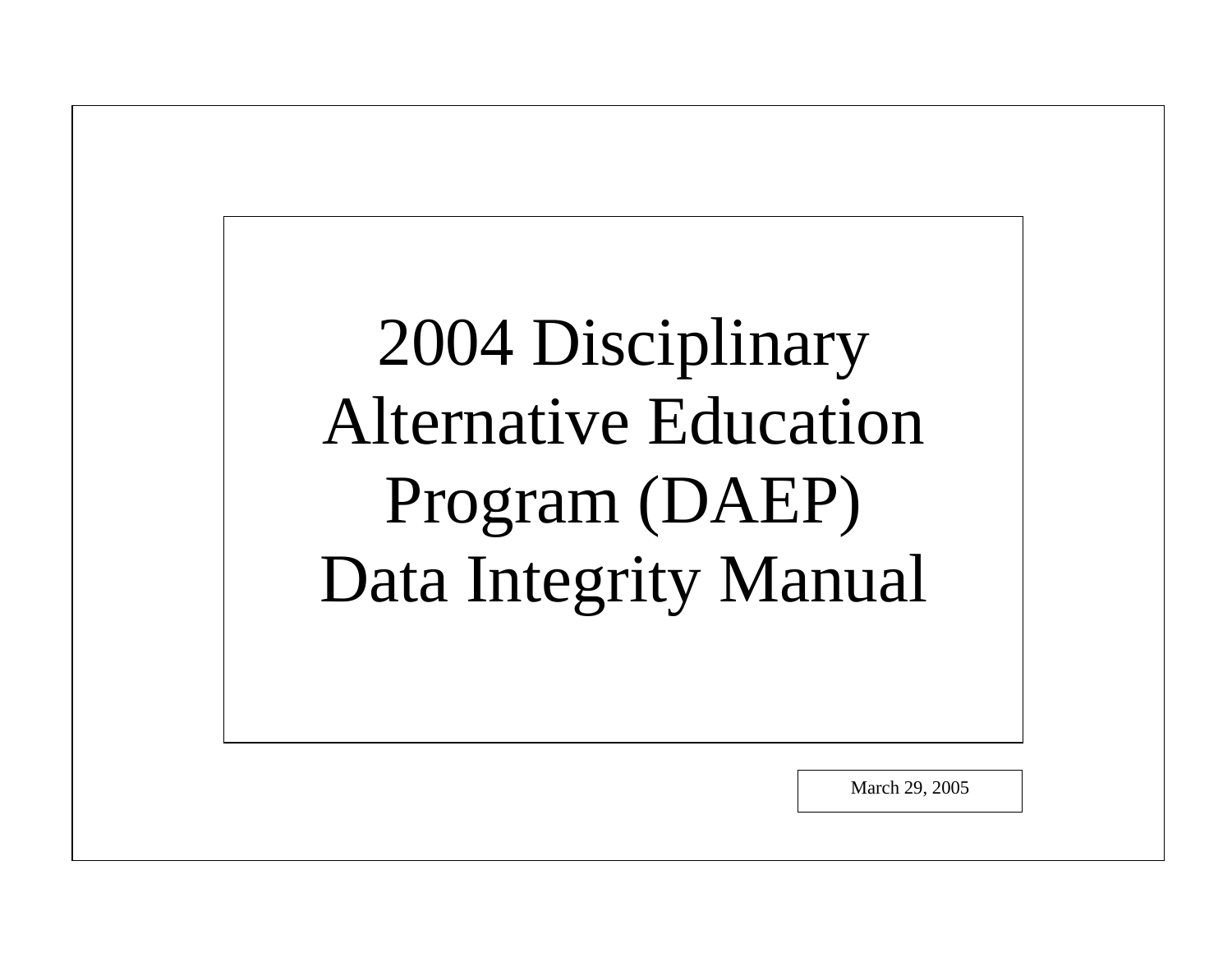# *School District Disciplinary Alternative Education Program (DAEP) Indicators: Background*

In 1995, the 74<sup>th</sup> Texas Legislature enacted the Safe Schools Act, which created Disciplinary Alternative Education Programs (DAEPs) and Juvenile Justice Alternative Education Programs (JJAEPs) to serve students who had committed disciplinary offenses. To evaluate districts' use of DAEPs and JJAEPs and to review the documentation of district-reported discipline information, the Texas Education Agency (TEA) developed a process for collecting and evaluating disciplinary data. A new record was added to the Public Education Information Management System (PEIMS) to obtain the data necessary for analyzing these data. This record collected both Disciplinary Action *Reason* Codes and Disciplinary *Action* Codes in order to capture both the student's conduct and the district's subsequent response. Initial data inquiries at TEA focused on student-level behaviors and the disciplinary action the district took in response to a student's specific offense. Several different discrepancy reports were issued to districts, and corrective actions were requested.

Legislation from the  $78<sup>th</sup>$  Texas Legislature (2003) revised Texas Education Code (TEC) §37.008, requiring an electronic evaluation of DAEP data:

*New* TEC §37.008. Disciplinary Alternative Education Programs. (m-1) The commissioner shall develop a process for evaluating a school district disciplinary alternative education program electronically. The commissioner shall also develop a system and standards for review of the evaluation or use systems already available at the agency. The system must be designed to identify districts that are at high risk of having inaccurate disciplinary alternative education program data or of failing to comply with disciplinary alternative education program requirements. The commissioner shall notify the board of trustees of a district of any objection the commissioner has to the district's disciplinary alternative education program data or of a violation of a law or rule revealed by the data, including any violation of disciplinary alternative education program requirements, or of any recommendation by the commissioner concerning the data. If the data reflect that a penal law has been violated, the commissioner shall notify the county attorney, district attorney, or criminal district attorney, as appropriate, and the attorney general. The commissioner is entitled to access to all district records the commissioner considers necessary or appropriate for the review, analysis, or approval of disciplinary alternative education program data.

In addition, TEC §7.027 authorizes TEA to monitor PEIMS data integrity:

*New* §7.027. Limitation on Compliance Monitoring. (a) Except as provided by Section 29.001(5), 29.010(a), 39.074, or 39.075, the agency may monitor compliance with requirements applicable to a process or program provided by a school district, campus, program, or school granted charters under Chapter 12, including the process described by Subchapter F, Chapter 11, or a program described by Subchapter B, C, D, E, F, H, or I, Chapter 29, Subchapter A, Chapter 37, or Section 38.003, and the use of funds provided for such a program under Subchapter C, Chapter 42, only as necessary to ensure:

**. . .**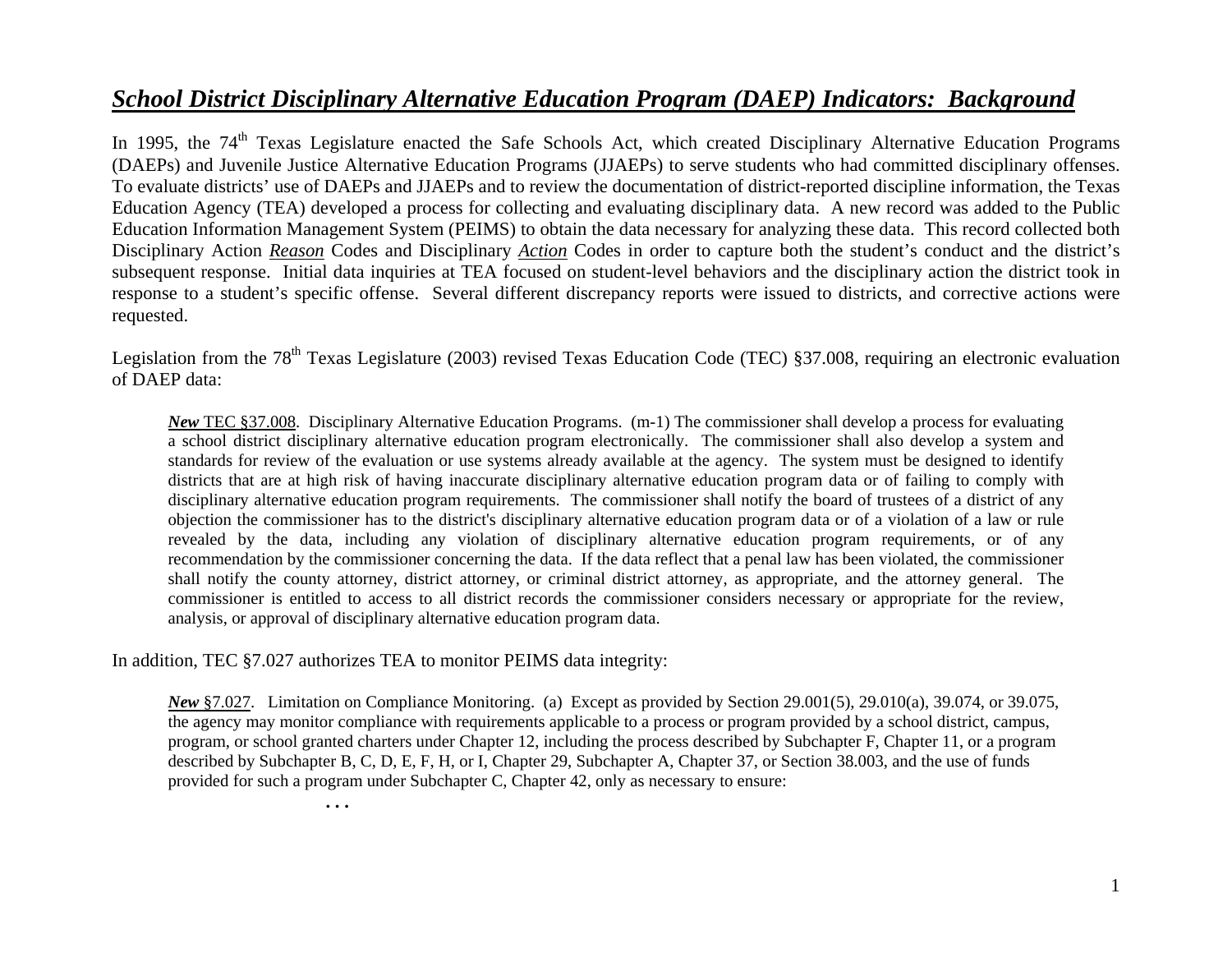(3) data integrity for purposes of:

(A) the Public Education Information Management System (PEIMS); and

(B) accountability under Chapter 39.

**. . .** 

*and* (b) The board of trustees of a school district or the governing body of an open-enrollment charter school has primary responsibility for ensuring that the district or school complies with all applicable requirements of state educational programs.

As part of the 2003-2004 transition year of monitoring, school districts' DAEP data were evaluated with the most current discipline data available for the 2002-2003 school year. Student-level error reports were provided to districts along with a requirement that districts address any discrepancies through a locally developed improvement plan.

For the 2004-2005 school year, districts' DAEP data were evaluated and reported using both 2002-2003 and the 2003-2004 discipline data. District-level rather than student-level reports were generated and are available via the TEA Secure Environment (TEASE) to each district that has one or more inappropriate Action Codes for a specific Reason Code as outlined in the DAEP indicators described in this document. In addition, each education service center will be provided with the report data for the districts in its region. These reports are being distributed well in advance of the PEIMS Submission 3 for 2005 in order to provide districts and education service centers with the opportunity to make any necessary improvements in data submission procedures prior to submitting the 2004-2005 discipline data. It is the ongoing obligation of districts to comply with the discipline requirements of TEC Chapter 37.

Five indicators were developed to meet the Chapter 37 statutory requirements described above:

- Length of Student's Out-of-School Suspension
- Unauthorized Student Expulsion
- Conduct Requiring Mandatory Expulsion
- $\blacksquare$ Mandatory Expulsion to a JJAEP
- Conduct Requiring Mandatory Placement in a DAEP

The indicators above rely on the existence of *some* discipline data that can be evaluated. In certain instances, districts have campuses that have no reported disciplinary incidents over a two-year period. This absence of data may be appropriate *or* may occur because disciplinary incidents have not been reported. As such, TEA has developed an indicator (Zero Reported Incidents) that provides information for district information and planning purposes. Districts with campuses that have zero reported incidents may wish to determine whether the absence of disciplinary data is appropriate.

*Special note on charter schools:* Because state statutory requirements for acting on and reporting disciplinary offenses differ for school districts and charters, indicators have not been developed for charters at this time.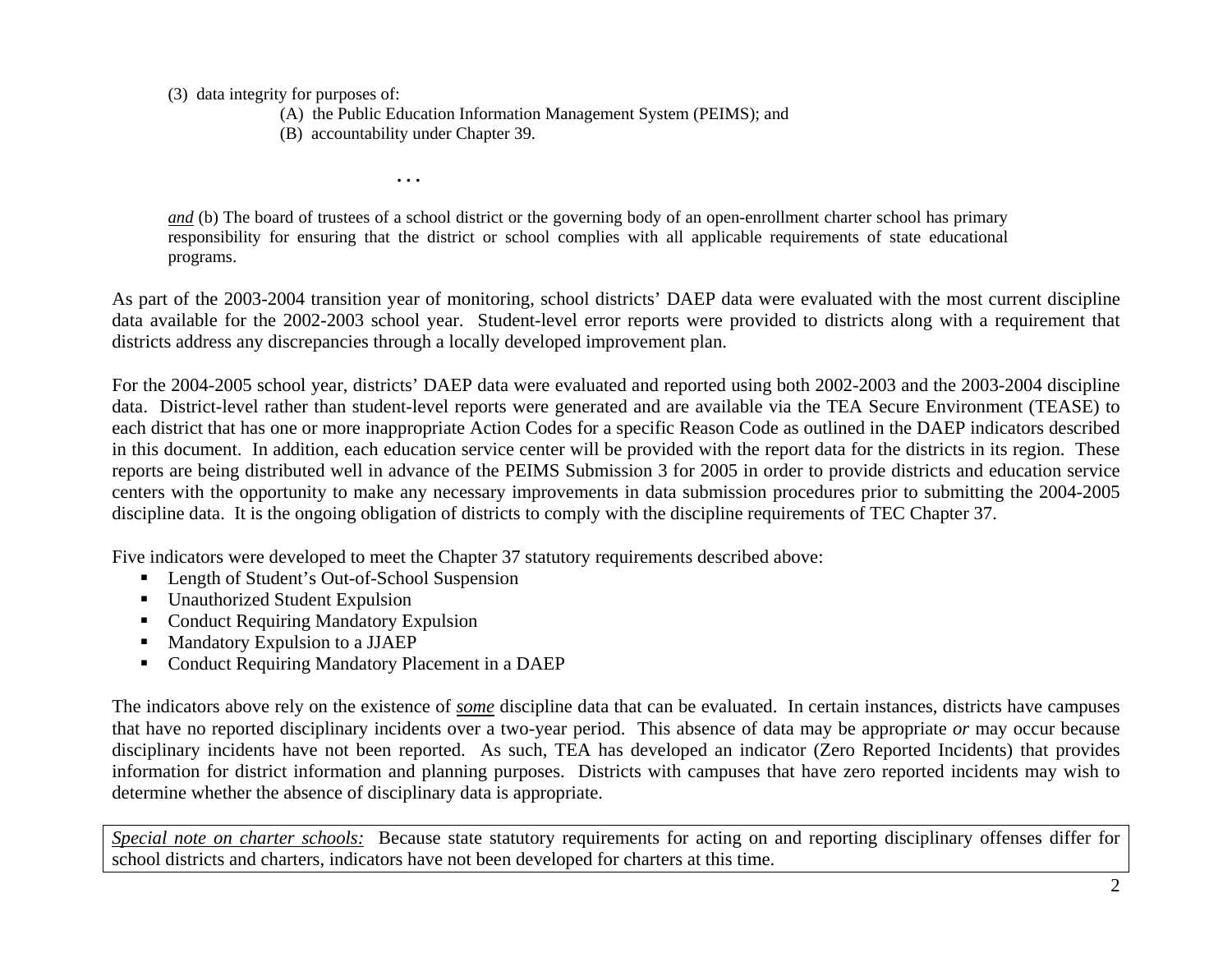Detailed information on all of these indicators is provided in the pages that follow. If a district has one or more inappropriate Action Codes for a specific Reason Code within an indicator, this is referred to as "triggering" an indicator.

In some cases, the circumstances surrounding a particular student's disciplinary offense may result in a district submitting more than one record for the same student with identical incident numbers and Reason Codes but different Action Codes. For example, a student may receive out-of-school suspension for an expellable behavior before being expelled. In this situation, because one of the Action Codes indicated that the appropriate expulsion was exercised, no error is counted. In this same example, if neither Action Code had indicated that the required expulsion was exercised, one error is counted. However, while the report count will list only one Reason Code-level error for this type of situation, districts should carefully review any incident for which multiple Action Codes are incorrect for the same Reason Code to ensure disciplinary data are submitted accurately. (If a district reports multiple records for one student with identical incident numbers but *different* Reason Codes, each corresponding Action Code is considered individually, and each identified error is counted separately.)

The district count of the number of instances where inappropriate coding was identified will be noted on each district's report. Only the indicators that a district triggers will be listed on the report, and district counts will be provided only for the relevant years in which the district reported inappropriate coding. For example, in the sample report below, three of the six indicators are listed because the district only triggered those three indicators.

#### **SAMPLE REPORT**

Example ISD Region XX District Count District Count \*\*\*\*\*\*\*\*\*\*\*\*\*\*\*\*\*\*\*\*\*\*\*\*\*\*\*\*\*\*\*\*\*\*\*\*\*\*\*\*\*\*\*\*\*\*\*\*\*\*\*\*\*\*\*\*\*\*\*\*\*\*\*\*\*\*\*\*\*\*\*\*\*\*\*\*\*\*\*\*\*\*\*\*\*\*\*\*\*\*\*\*\*\*\*\*\*\*\*\*\*\*\*\*\*\*\*\*\*\*\*\*\*\*\*\*\*\*\*\*\*\*\*\*\*\*\*INDICATOR 2002-2003 PEIMS DATA 2003-2004 PEIMS DATA LENGTH OF OUT-OF-SCHOOL SUSPENSION 1 UNAUTHORIZED EXPULSION 4 MANDATORY EXPULSION 9

2004 Data Integrity Report Disciplinary Alternative Education Program (DAEP)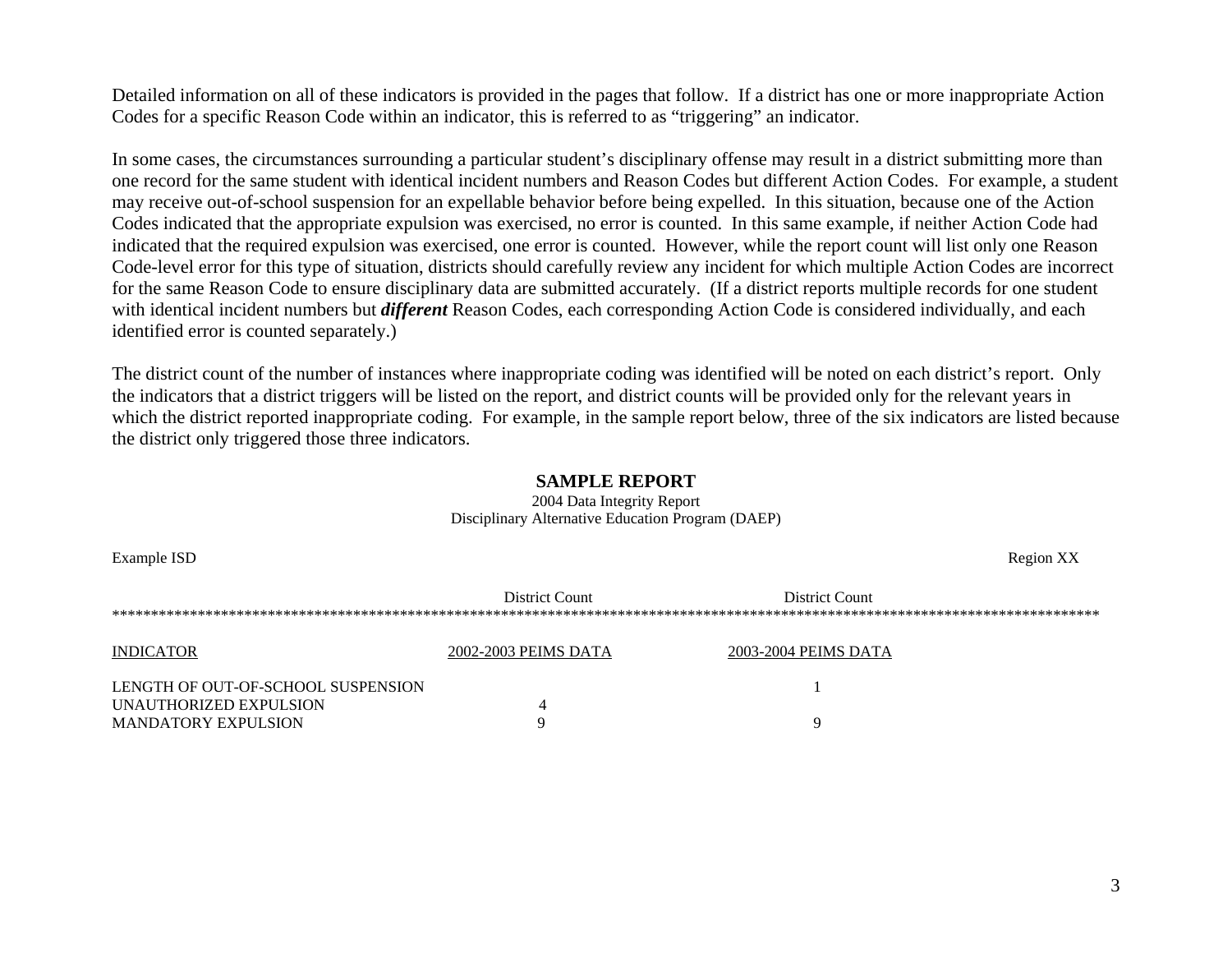The district counts in the sample report above can be interpreted as follows:

LENGTH OF OUT-OF-SCHOOL-SUSPENSION: In the 2002-2003 PEIMS data, the district did not report any inappropriate coding for this indicator, and therefore the district count is blank on the report. In the 2003-2004 PEIMS data, the district reported one (1) instance of out-of-school suspension that exceeded the allowable length under state law.

UNAUTHORIZED EXPULSION: In the 2002-2003 PEIMS data, the district reported four (4) instances of expulsion that were for unauthorized reasons. In the 2003-2004 PEIMS data, the district did not report any inappropriate coding for this indicator, and therefore the district count is blank on the report.

MANDATORY EXPULSION: In both the 2002-2003 and 2003-2004 PEIMS data, the district reported nine (9) instances of conduct requiring mandatory expulsions but did not report exercising the required expulsions.

It is possible for districts to trigger certain indicators (Indicators 3-5 in this manual) by appropriately coding actions that were taken for a student receiving special education services. For this to be the case, an Admission, Review, and Dismissal (ARD) committee must have determined that a special education student's disability may have been linked to the student's behavior, thus relieving the district of the obligation to impose disciplinary actions otherwise required by state law. If a district determines that this is, in fact, the only reason it triggered this indicator and this decision has been documented by the district, then no improvements in its data collection and submission procedures related to this indicator are needed. Please refer to the Notes section for each indicator for information on instances where this may occur.

Performance-based monitoring and PEIMS contacts at each education service center are available to provide districts with technical assistance concerning the DAEP data integrity indicators. In addition, the PEIMS Data Standards, which describe the PEIMS data reporting requirements and provide descriptions of data elements and the codes used to report them, as well as PEIMS Edit+ reports, which present student rosters listed by both Reason and Action Codes, are available as additional resources for districts from the following web address: <http://www.tea.state.tx.us/peims/>. Two specific Edit+ reports that districts may find helpful are: PRF7D012 (Student Disciplinary Action Detail Report by Reason) and PRF7D013 (Student Disciplinary Action Detail Report by Action). These reports, along with other data and reports that are available locally to districts, can be used to identify and analyze the specific instances that caused a district to trigger one or more of the 2004 DAEP data integrity indicators.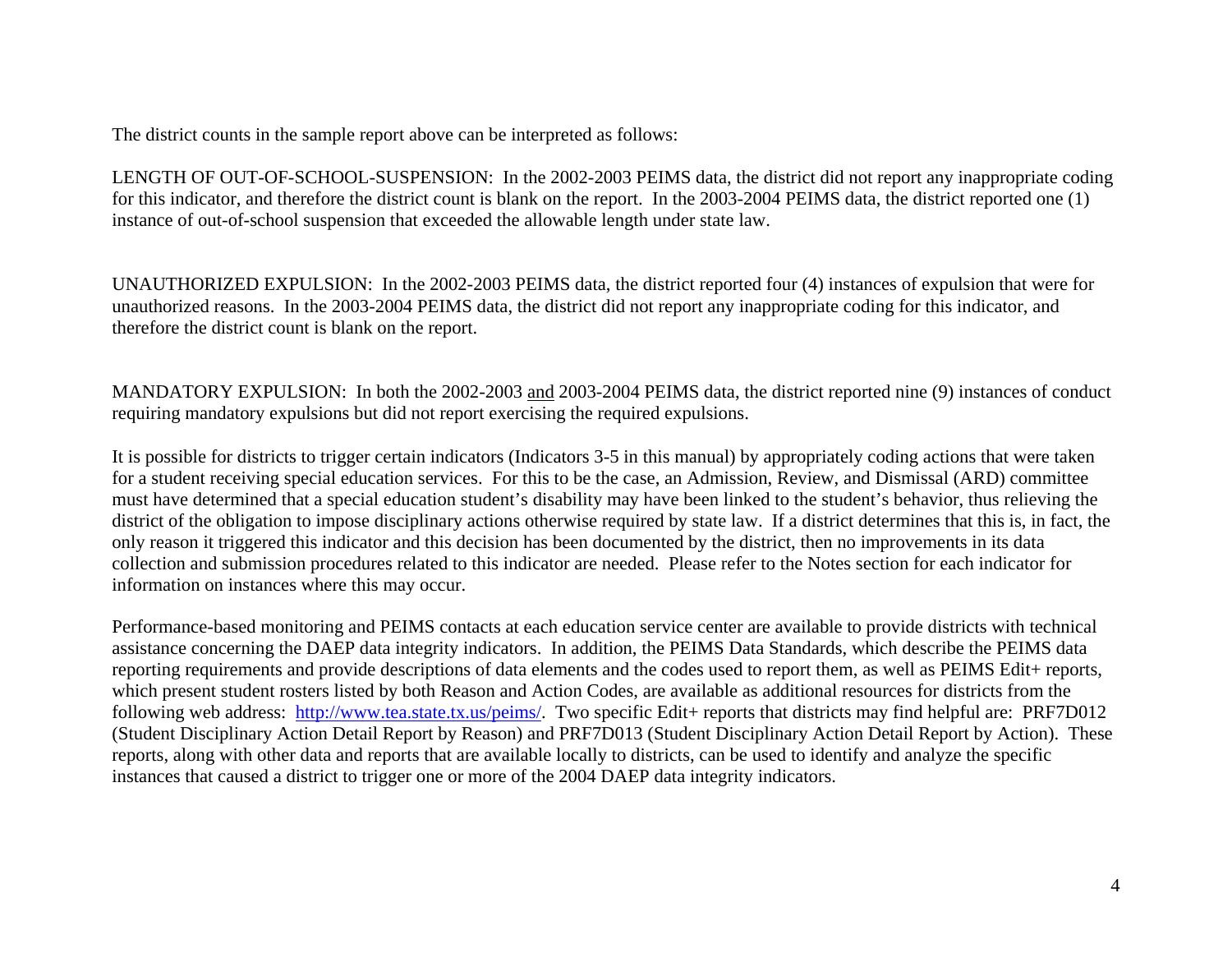### **DAEP Indicator #1: Length of Student's Out-Of-School Suspension**

**This indicator identifies districts with students that were reported as suspended out-of-school for more than the three school days allowed under TEC §37.005.** 

### **APPLICABLE DISCIPLINE ACTION CODES FROM THE PEIMS 425 RECORD**

Out of school suspensions are those that have the following Action Codes:

- 05=Out-of-school suspension
- 25=Partial day out-of-school suspension
- $\bullet$ **Either** the cumulative sum of DAYS\_ASSIGNED for the Action Codes above cannot exceed 3 days
- •**Or** the cumulative sum of DAYS ACTUAL for the Action Codes Above cannot exceed 3 days.

- $\blacksquare$ There are no minimum size requirements for this indicator.
- Discipline Reason Codes are not used in the calculation of this indicator.
- Ш A district will trigger this indicator if it reports students as suspended out-of-school for more than the 3 days allowable.
- Action Code 25 (Partial day out-of-school suspension) was a new code for use in the 2003-2004 school year.
- DAYS ASSIGNED AND DAYS ACTUAL are calculated for either Action Code 05 or 25 or cumulatively if both codes are used for the same incident.
- $\blacksquare$  Reminder from the PEIMS Data Standards: In accordance with TEC §37.005, **under no circumstance may an OSS exceed (3) three days.** If a student receives out-of-school suspension for a partial school day (even if for one class period), that partial day is considered one of the three total allowable out-of-school suspension days.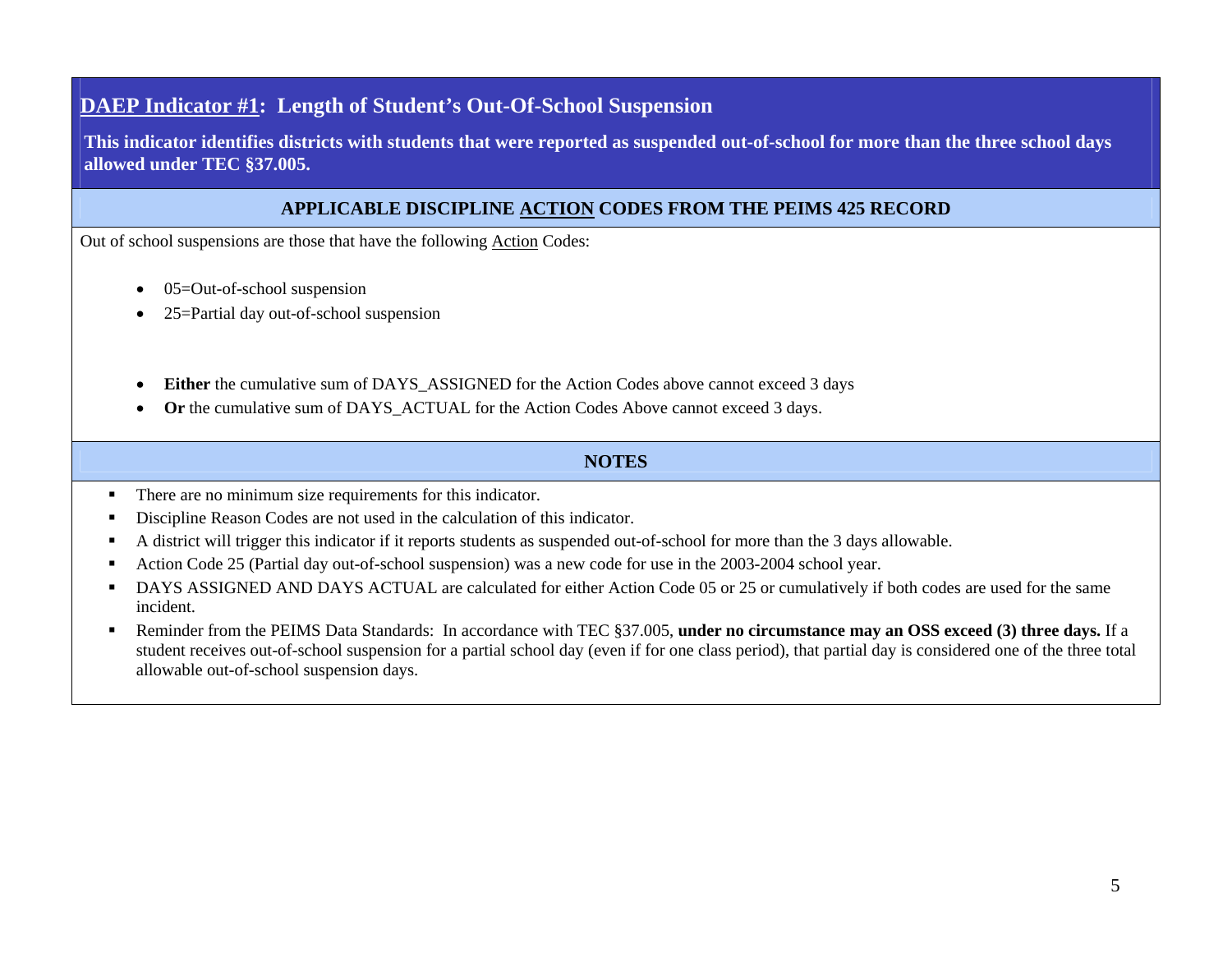### **DAEP Indicator #2: Unauthorized Student Expulsion**

**This indicator identifies districts with students that were reported as expelled from their regular education setting based on a disciplinary reason that is not allowed under TEC §37.007.** 

### **APPLICABLE DISCIPLINE REASON CODES FROM THE PEIMS 425 RECORD**

The following Reason Codes are **not** appropriate for expulsion:

- ▙ 01=Disruptive behavior
- ٠ 02=Conduct punishable as a felony
- $\blacksquare$ 07=Public lewdness or indecent exposure
- Г 09=Based on conduct occurring off campus and while the student is not in attendance at a school-sponsored or school-related activity for felony offenses in Title 5, Penal Code
- $\blacksquare$  10=Based on conduct occurring off campus and while the student is not in attendance at a school-sponsored or school-related activity for felony offenses not in Title 5, Penal Code
- ▙ 21=Violation of student code of conduct not included under TEC §§37.002, 37.006 or 37.007
- $\blacksquare$ 28=Assault under Penal Code §22.01(a)(1) against someone other than a school district employee or volunteer
- Г 33=Possessed, purchased, used, or accepted a cigarette or tobacco product as defined in the Health and Safety Code, Section 3.01, Chapter 161.252
- $\blacksquare$  34=School-related gang violence – Action by three or more persons having a common identifying sign or symbol, or an identifiable sign or symbol, or an identifiable leadership who associate in the commission of criminal activities under Penal Code §71.01
- ٠ 41=Fighting/Mutual combat – excludes all offenses under Penal Code §22.01
- Г 42=Truancy-parent contributing to truancy
- Г 43=Three unexcused absences
- ٠ 44=Ten unexcused absences
- Г 45=Failure to enroll in school

### **APPLICABLE DISCIPLINARY ACTION CODES FROM THE PEIMS 425 RECORD**

The following Action Codes are **not** appropriate to use for the above Reason Codes:

- Г  $01$ =Expulsion without placement in another educational setting as a result of a formal expulsion hearing
- ٠ 02=Expulsion with placement in a JJAEP as a result of a formal expulsion hearing
- Г 03=Expulsion with placement in an on-campus DAEP as a result of a formal expulsion hearing

### **ACTION CODES ARE CONTINUED ON NEXT PAGE.**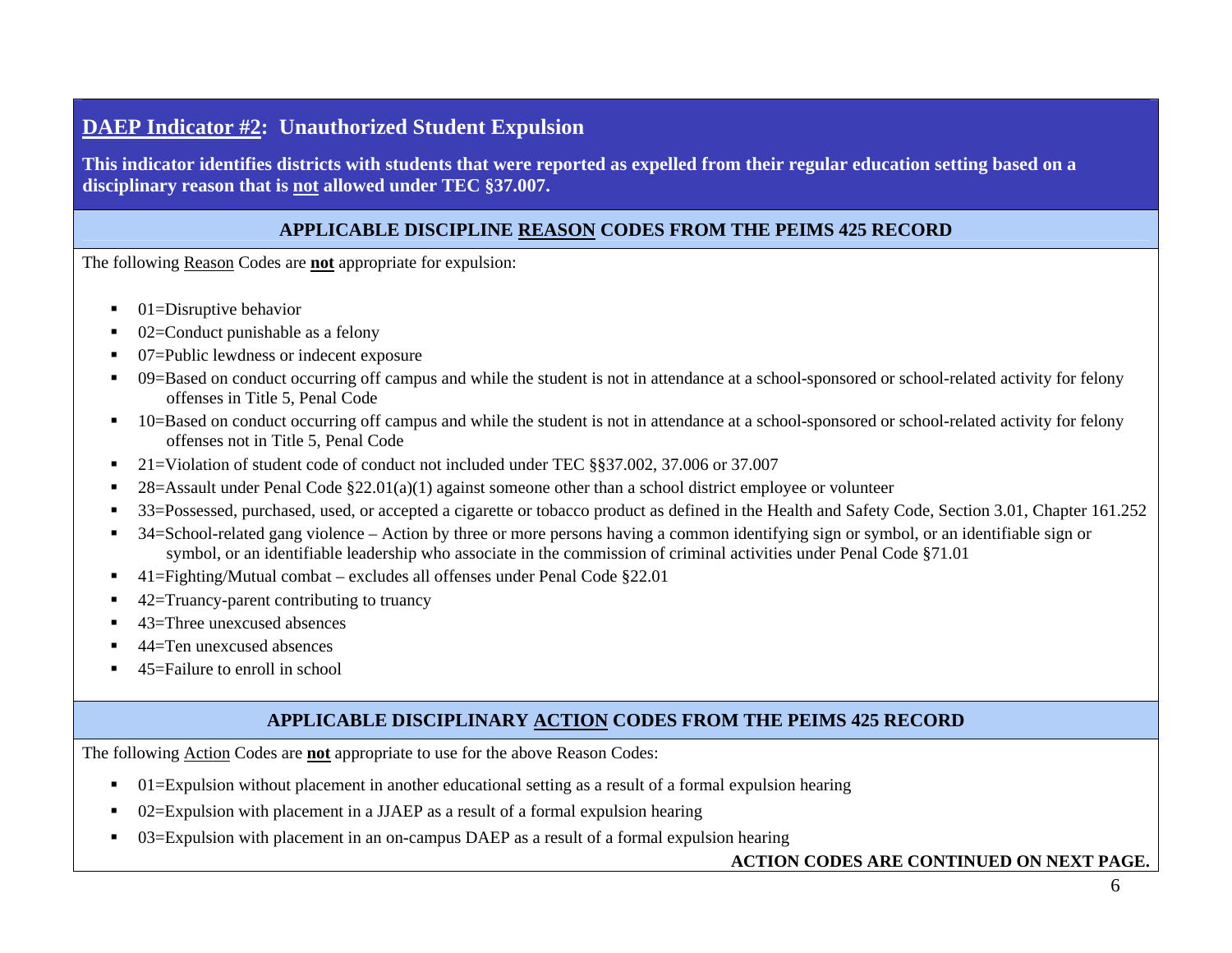- ٠ 04=Expulsion with placement in an off-campus DAEP as a result of a formal expulsion hearing
- Г 09=Continuation of other district's expulsion order
- Г 11=Continuation of the district's expulsion order from the prior school year
- ▙ 12=Continuation of the district's expulsion with placement to a JJAEP from the prior school year
- ٠ 15=Continuation of other district's expulsion with placement to a JJAEP
- Г 50=Expulsion without placement in another educational setting as a result of a determination by a special education hearing officer (not a hearing officer employed or appointed by the district)
- 51=Expulsion with placement to a JJAEP as a result of a determination by a special education hearing officer (not a hearing officer employed or appointed by the district)
- $\blacksquare$  52=Expulsion with placement to an on-campus DAEP as a result of a determination by a special education hearing officer (not a hearing officer employed or appointed by the district)
- $\blacksquare$  53=Expulsion with placement to an off-campus DAEP as a result of a determination by a special education hearing officer (not a hearing officer employed or appointed by the district)
- $\blacksquare$  56=Continuation of other district's expulsion order as a result of a determination by a special education hearing officer (not a hearing officer employed or appointed by the district)
- ٠ 58=Continuation of the district's expulsion order from the prior school year as a result of a determination by a special education hearing officer (not a hearing officer employed or appointed by the district)
- . 59=Continuation of the district's expulsion with placement to a JJAEP from the prior school year as a result of a determination by a special education hearing officer (not a hearing officer employed or appointed by the district)
- $\blacksquare$  61=Continuation of other district's expulsion with placement to a JJAEP as a result of a determination of a hearing officer (not a hearing officer employed or appointed by the district)

- Г There are no minimum size requirements for this indicator.
- Г A district will trigger this indicator if it reports that it expelled a student for a reason that is not authorized. A district that triggers this indicator may also trigger Indicator #5. (See Notes section of Indicator #5 for more information.)
- $\blacksquare$  Reason Codes 42 (Truancy-parent contributing to truancy), 43 (Three unexcused absences), 44 (Ten unexcused absences), and 45 (Failure to enroll in school) were new codes for use in the 2003-2004 school year.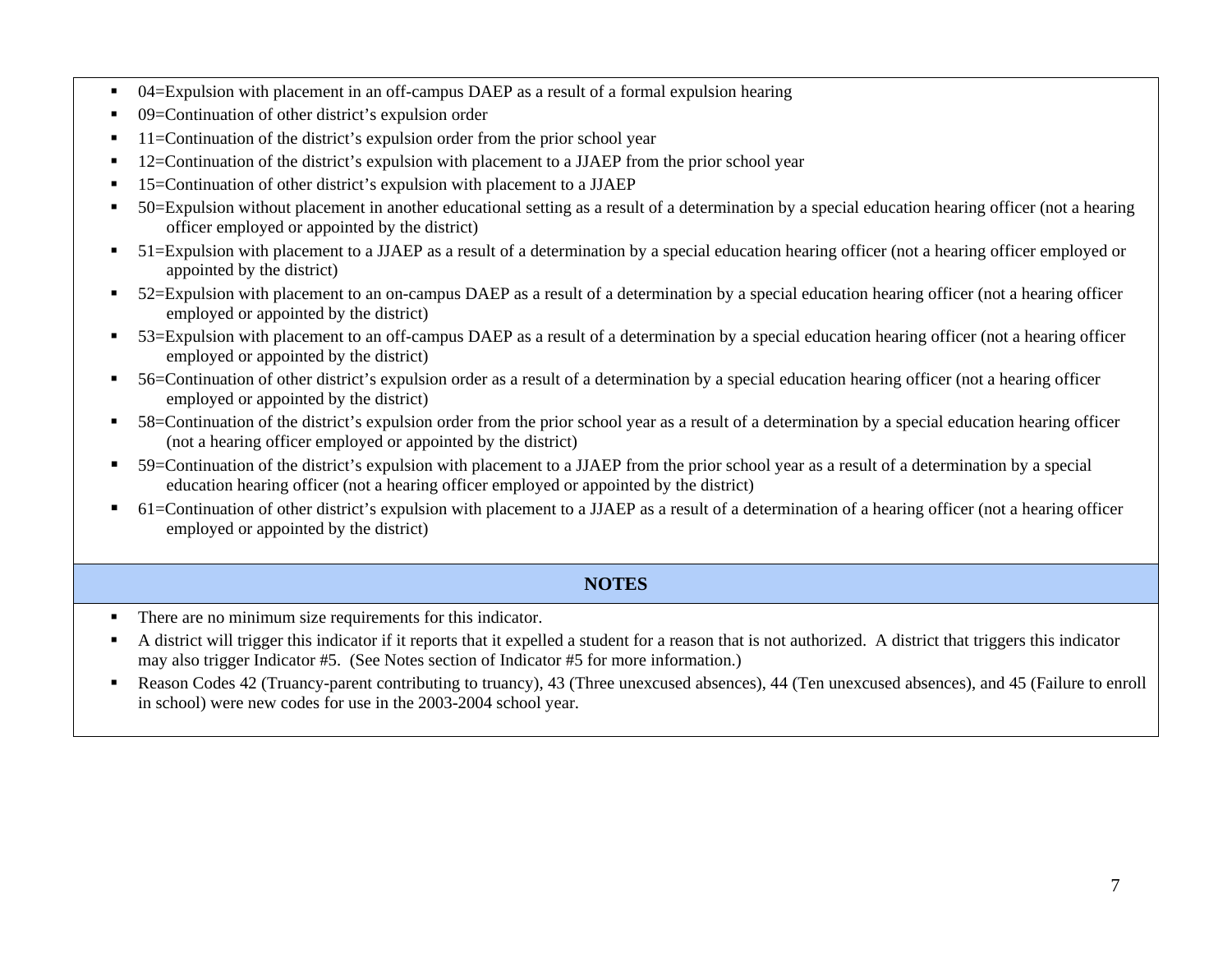## **DAEP Indicator #3: Conduct Requiring Mandatory Expulsion**

**This indicator identifies districts with students that were reported with conduct requiring mandatory expulsion as specified in TEC §37.007 but did not have a corresponding action code confirming the required expulsion.** 

### **APPLICABLE DISCIPLINE REASON CODES FROM THE PEIMS 425 RECORD**

The following Reason Codes require a mandatory expulsion:

- ▙ 11=Used, exhibited, or possessed a firearm and/or brought a firearm to school
- ٠ 12=Used, exhibited, or possessed an illegal knife (TEC §37.007(a)(1)(B)
- Г 13=Used, exhibited, or possessed a club
- Г 14=Used, exhibited, or possessed a prohibited weapon under Penal Code §46.05
- ▙  $16=Arson$
- ٠ 17=Murder, capital murder, criminal attempt to commit murder or capital murder
- Г 18=Indecency with a child
- $\blacksquare$ 19=Aggravated kidnapping
- ▙ 29=Aggravated assault under Penal Code §22.02 against a school district employee or volunteer
- ٠ 30=Aggravated assault under Penal Code §22.02 against someone other than a school district employee or volunteer
- Г 31=Sexual assault under Penal Code §22.011 or aggravated sexual assault under Penal Code §22.021 against a school district employee or volunteer
- ٠ 32=Sexual assault under Penal Code §22.011 or aggravated sexual assault under Penal Code §22.021 against someone other than a school district employee or volunteer
- Г 36=Felony controlled substance violation
- Г 37=Felony alcohol violation
- ٠ 46=Aggravated robbery
- Г 47=Manslaughter
- ▙ 48=Criminally negligent homicide

### **APPLICABLE DISCIPLINARY ACTION CODES FROM THE PEIMS 425 RECORD**

*AND* one of the following Action Codes confirming the required expulsion:

- Г  $01 =$ Expulsion without placement in another educational setting as a result of a formal expulsion hearing.
- Г 02=Expulsion with placement in a JJAEP as a result of a formal expulsion hearing.
- ٠ 03=Expulsion with placement in an on-campus DAEP as a result of a formal expulsion hearing.

#### **ACTION CODES ARE CONTINUED ON NEXT PAGE.**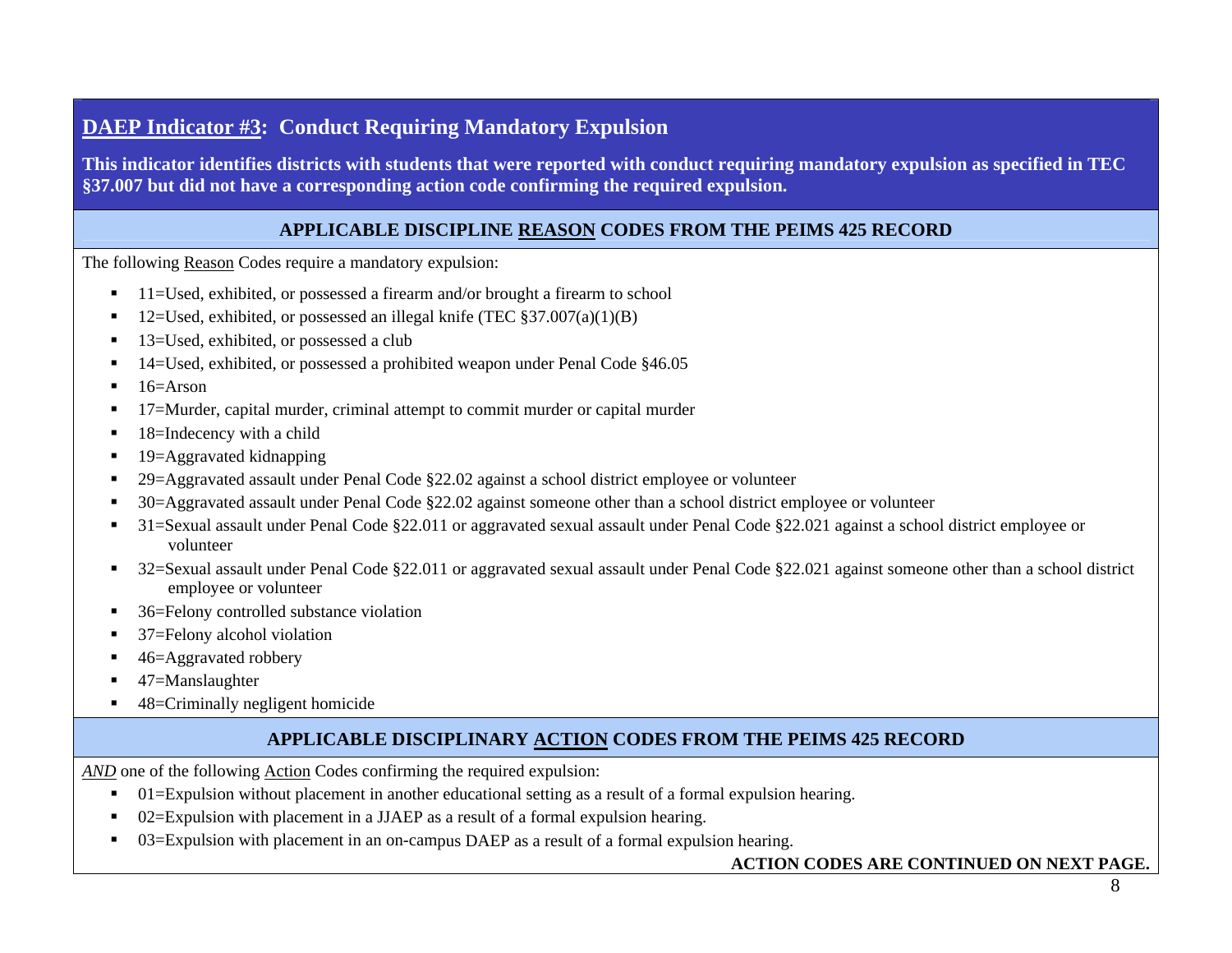- ٠ 04=Expulsion with placement in an off-campus DAEP as a result of a formal expulsion hearing.
- Г 09=Continuation of other district's expulsion order
- Г 11=Continuation of the district's expulsion order from the prior school year
- ▙ 12=Continuation of the district's expulsion with placement to JJAEP from the prior school year
- ٠ 15=Continuation of other district's expulsion with placement to JJAEP
- Г 50=Expulsion without placement in another educational setting as a result of a determination by a special education hearing officer (not a hearing officer employed or appointed by the district)
- 51=Expulsion with placement to a JJAEP as a result of a determination by a special education hearing officer (not a hearing officer employed or appointed by the district)
- $\blacksquare$  52=Expulsion with placement to an on-campus DAEP as a result of a determination by a special education hearing officer (not a hearing officer employed or appointed by the district)
- $\blacksquare$  53=Expulsion with placement to an off-campus DAEP as a result of a determination by a special education hearing officer (not a hearing officer employed or appointed by the district)
- $\blacksquare$  56=Continuation of other district's expulsion order as a result of a determination by a special education hearing officer (not a hearing officer employed or appointed by the district)
- ٠ 58=Continuation of the district's expulsion order from the prior school year as a result of a determination by a special education hearing officer (not a hearing officer employed or appointed by the district)
- $\blacksquare$  59=Continuation of the district's expulsion with placement to a JJAEP from the prior school year as a result of a determination by a special education hearing officer (not a hearing officer employed or appointed by the district)
- 61=Continuation of other district's expulsion with placement to a JJAEP as a result of a determination by a special education hearing officer (not a hearing officer employed or appointed by the district)

- ٠ There are no minimum size requirements for this indicator.
- Г A district will trigger this indicator if it reports one or more Reason Codes listed above without also reporting one of the allowable Action Codes listed above. Districts in counties where the population exceeds 125,000 may trigger this indicator and also Indicator #4.
- ▙ This indicator excludes students under the age of ten as of September 1 in the relevant school year.
- ٠ Reason Codes 46 (Aggravated robbery), 47 (Manslaughter), and 48 (Criminally negligent homicide) were new codes for use in the 2003-2004 school year.
- $\blacksquare$  Special Note Concerning Students Receiving Special Education Services: It is possible for a district to trigger this indicator by appropriately coding actions that were taken for a student receiving special education services. For this to be the case, an Admission, Review, and Dismissal (ARD) committee must have determined that a special education student's disability may have been linked to the student's behavior, thus relieving the district of the obligation to impose disciplinary actions otherwise required by state law. If a district determines that this is, in fact, the only reason it triggered this indicator and this decision has been documented by the district, then no improvements in its data collection and submission procedures related to this indicator are needed.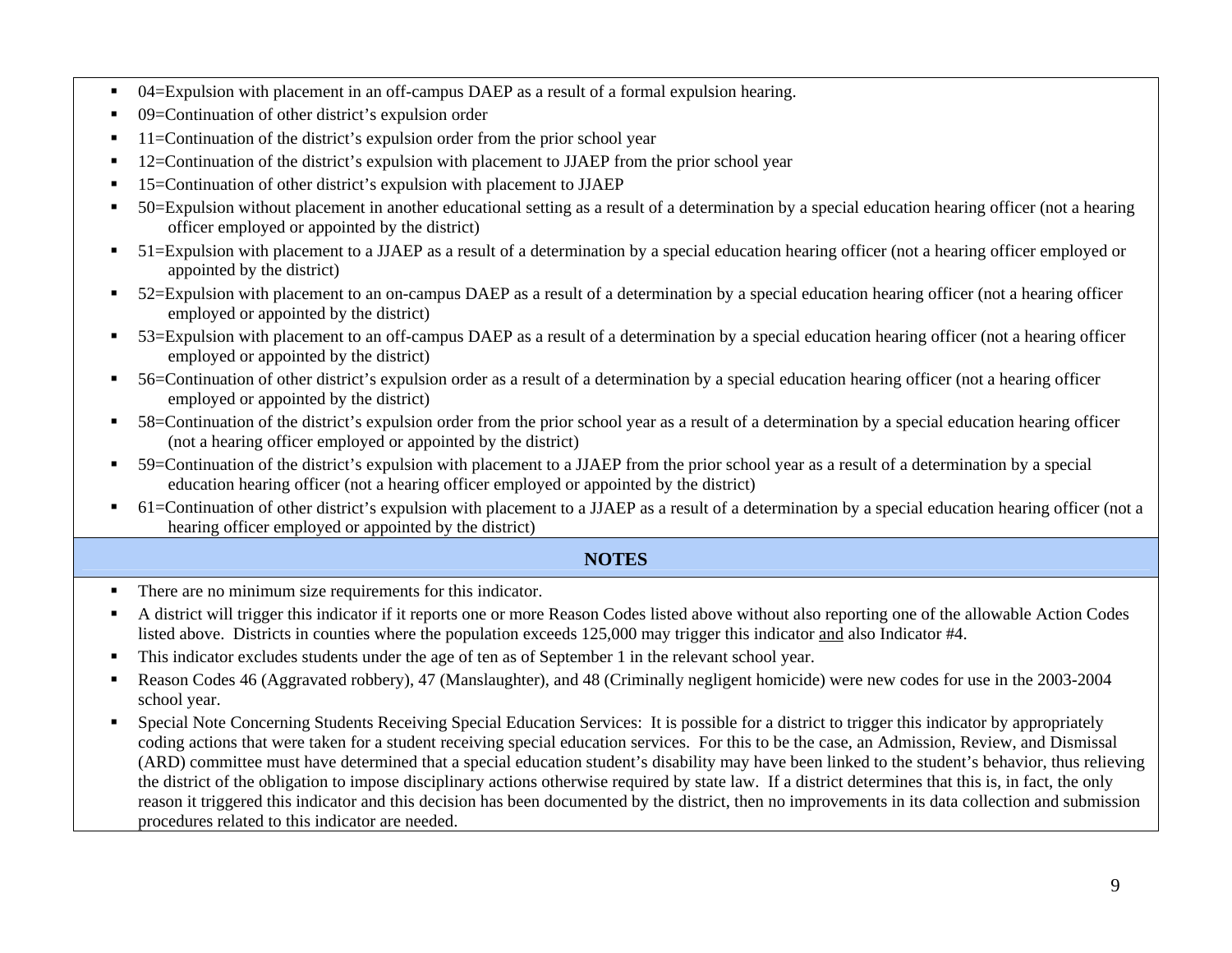## **DAEP Indicator #4: Mandatory Expulsion to a Juvenile Justice Alternative Education Program (JJAEP) in Counties Where the Population exceeds 125,000**

**This indicator identifies districts that are required to expel to a JJAEP for mandatory expulsion reasons as required by TEC §37.011 but did not do so.** 

### **APPLICABLE DISCIPLINE REASON CODES FROM THE PEIMS 425 RECORD**

Reason Codes that require a mandatory expulsion to a JJAEP in counties where the population exceeds 125,000 are:

- $\blacksquare$ 11=Used, exhibited, or possessed a firearm and/or brought a firearm to school
- х 12=Used, exhibited, or possessed an illegal knife (TEC  $\S 37.007(a)(1)(B)$ )
- л 13=Used, exhibited, or possessed a club
- $\blacksquare$ 14=Used, exhibited, or possessed a prohibited weapon under Penal Code §46.05
- 16=Arson
- х 17=Murder, capital murder, criminal attempt to commit murder or capital murder
- х 18=Indecency with a child
- Г 19=Aggravated kidnapping
- Г 29=Aggravated assault under Penal Code §22.02 against a school district employee or volunteer
- Е 30=Aggravated assault under Penal Code §22.02 against someone other than a school district employee or volunteer
- $\blacksquare$ 31=Sexual assault under Penal Code §22.011 or aggravated sexual assault under Penal Code §22.021 against a school district employee or volunteer
- $\blacksquare$  32=Sexual assault under Penal Code §22.011 or aggravated sexual assault under Penal Code §22.021 against someone other than a school district employee or volunteer
- $\blacksquare$ 36=Felony controlled substance violation
- Г 37=Felony alcohol violation
- Г 46=Aggravated robbery
- ▙ 47=Manslaughter
- ٠ 48=Criminally negligent homicide

### **APPLICABLE DISCIPLINE ACTION CODES FROM THE PEIMS 425 RECORD**

*AND* one of the following Action Codes confirming the required expulsion to a JJAEP:

- $\blacksquare$ 02=Expulsion with placement to a JJAEP as a result of a formal expulsion hearing
- $\blacksquare$ 12=Continuation of the district's expulsion with placement to a JJAEP from the prior school year
- $\blacksquare$ 15=Continuation of other district's expulsion with placement to a JJAEP

#### **ACTION CODES ARE CONTINUED ON NEXT PAGE**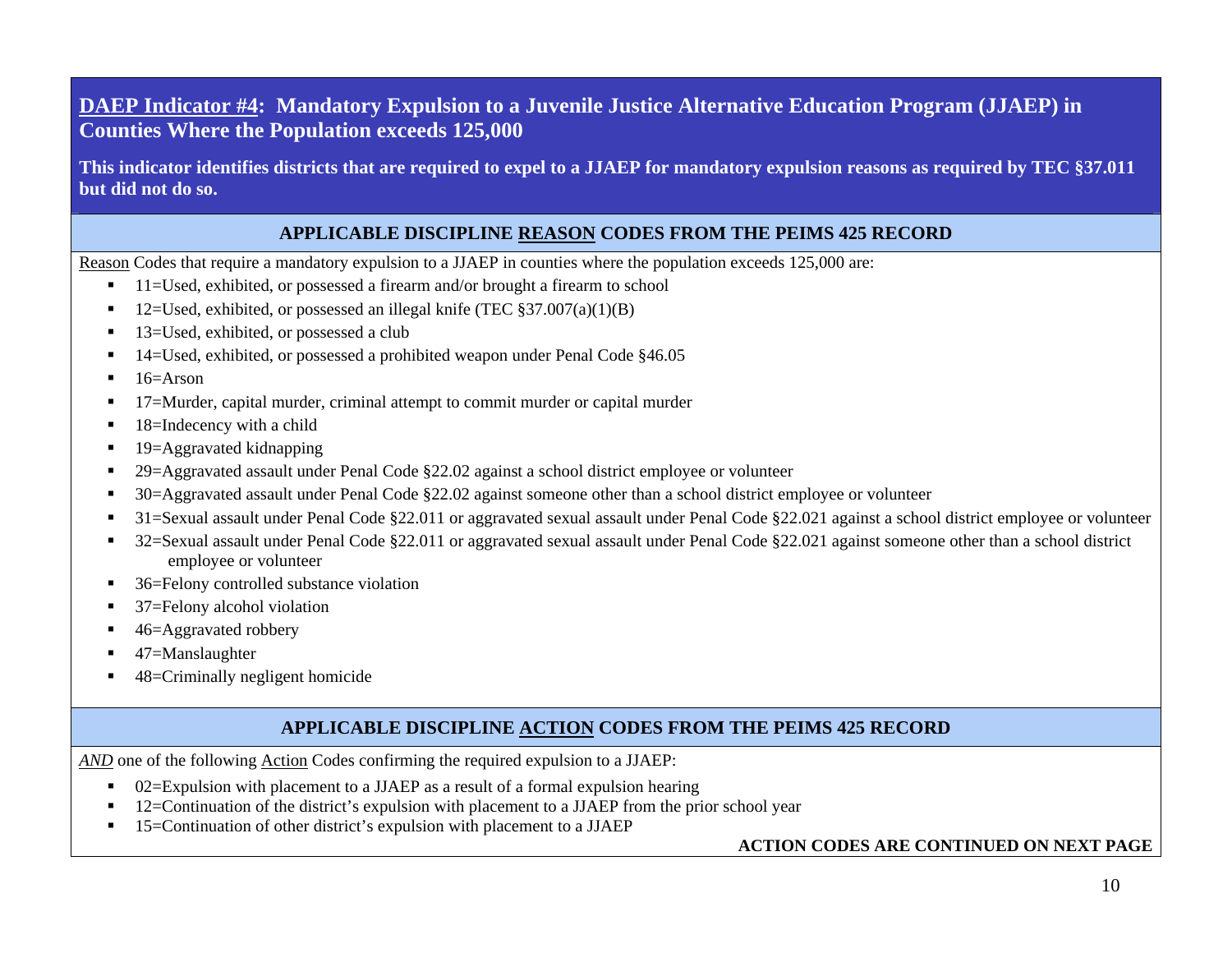- $\blacksquare$  51=Expulsion with placement to a JJAEP as a result of a determination by a special education hearing officer (not a hearing officer employed by the district)
- $\blacksquare$  59=Continuation of the district's expulsion with placement to a JJAEP from the prior school year as a result of a determination by a special education hearing officer (not a hearing officer employed by the district)
- $\blacksquare$  61=Continuation of other district's expulsion with placement to a JJAEP as a result of a determination by a special education hearing officer (not a hearing officer employed by the district)

- There are no minimum size requirements for this indicator.
- $\blacksquare$ This indicator excludes students under the age of ten as of September 1 in the relevant school year.
- $\blacksquare$ Counties where the population is greater than 125,000 are required to operate a JJAEP.
- $\blacksquare$  A district will trigger this indicator if it is in a county where the population exceeds 125,000 and reports conduct requiring mandatory expulsion to a JJAEP but does not report the mandatory JJAEP expulsion using one of the appropriate Action Codes shown above. It is possible for a district in a county where the population exceeds 125,000 to trigger this indicator for not expelling a student to a JJAEP when required and also trigger Indicator #3 for not expelling a student for conduct requiring a mandatory expulsion. For example, if a district in a county where the population exceeds 125,000 reports Reason Code 16 (Arson) with Action Code 06 (In-school suspension), the district will trigger Indicator #3 for not expelling as required AND also trigger Indicator #4 for not expelling to a JJAEP.
- $\blacksquare$  Special Note Concerning Students Receiving Special Education Services: It is possible for a district to trigger this indicator by appropriately coding actions that were taken for a student receiving special education services. For this to be the case, an Admission, Review, and Dismissal (ARD) committee must have determined that a special education student's disability may have been linked to the student's behavior, thus relieving the district of the obligation to impose disciplinary actions otherwise required by state law. If a district determines that this is, in fact, the only reason it triggered this indicator and this decision has been documented by the district, then no improvements in its data collection and submission procedures related to this indicator are needed.

**.**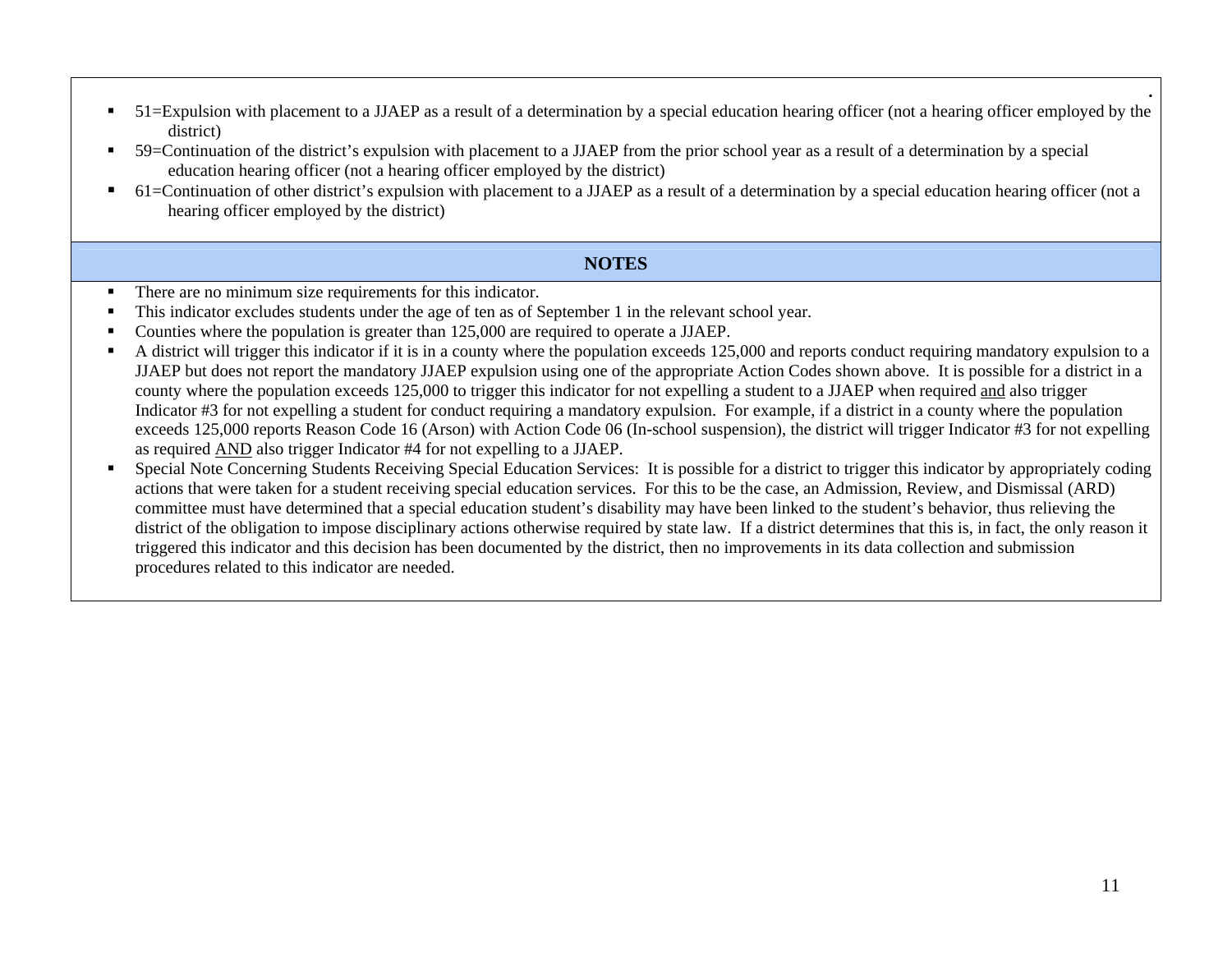### **DAEP Indicator #5: Conduct Requiring Mandatory Placement in a DAEP**

**This indicator identifies districts with students that were reported with conduct requiring** *minimally* **a mandatory DAEP placement as described in TEC §37.006 and, in certain instances, optional expulsion as described in TEC §37.007 but that did not have a corresponding action code confirming the required DAEP placement or, if exercised, the optional expulsion.** 

### **APPLICABLE DISCIPLINARY REASON CODES FROM THE PEIMS 425 RECORD**

Group A Reason Codes for which students **must** be placed in a DAEP are:

- 02=Conduct punishable as a felony
- 07=Public lewdness or indecent exposure
- 09=Based on conduct occurring off campus and while the student is not in attendance at a school-sponsored or school-related activity for felony offenses in Title 5, Penal Code
- **28**=Assault under Penal Code §22.01(a)(1) against someone other than a school district employee or volunteer

Group B Reason Codes for which students must **either** be placed in a DAEP **or** expelled, depending on district decision-making, are:

- 04=Possessed, sold, used or was under the influence of marihuana or other controlled substance
- 05=Possessed, sold, used or was under the influence of an alcoholic beverage
- 06=Abuse of a volatile chemical
- 08=Retaliation against school employee
- 26=Terroristic threat
- **27** = 27 = Assault under Penal Code  $\S 22.01(a)(1)$  against a school district employee or volunteer
- 35=False alarm/false report

### **THE ACTION CODES FOR THIS INDICATOR START ON THE NEXT PAGE.**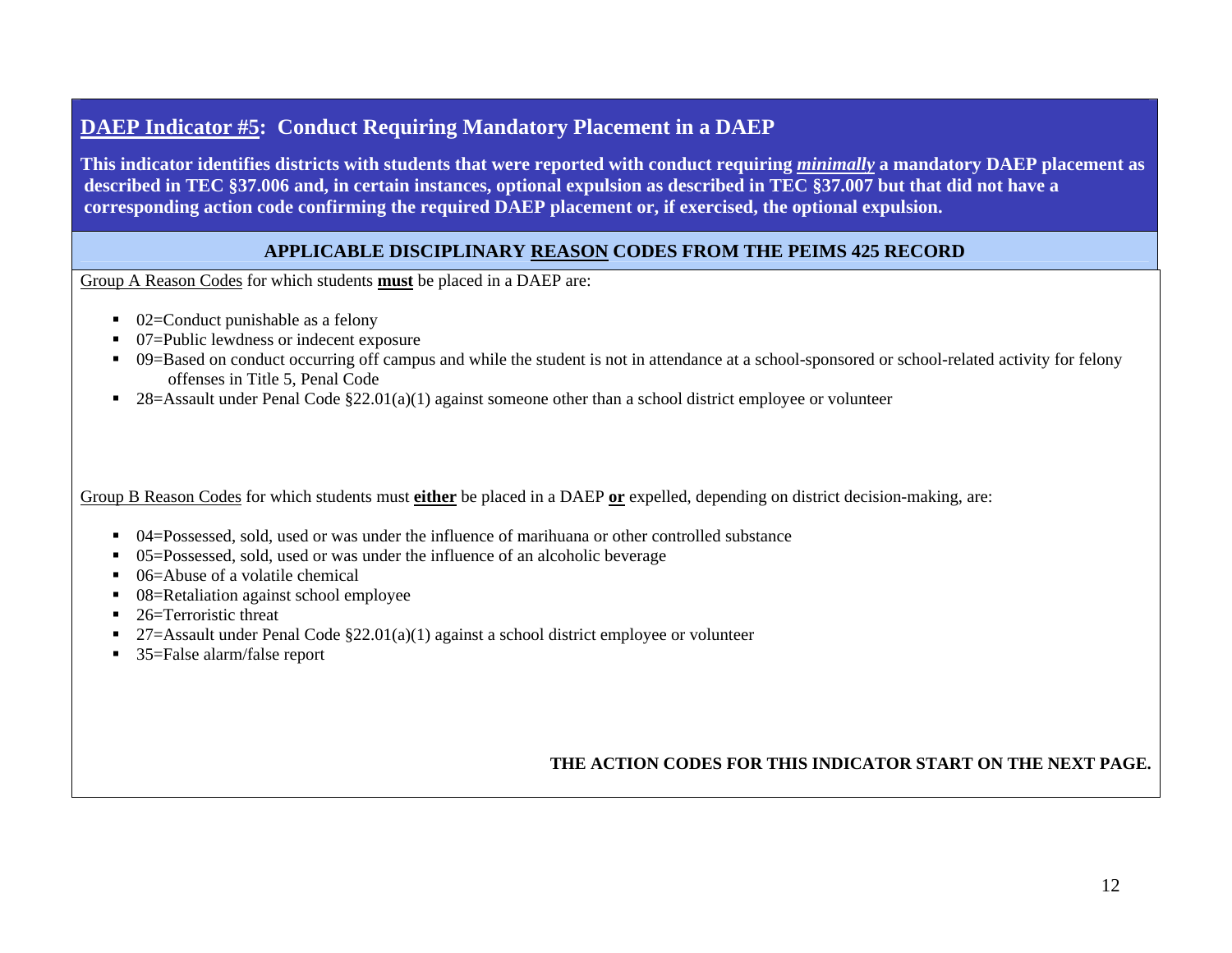## **APPLICABLE DISCIPLINARY ACTION CODES FROM THE PEIMS 425 RECORD**

Group A Reason Codes can *only* have one of the following Action Codes:

- $\blacksquare$ 07=Placement in an on-campus or off-campus DAEP as a result of a conference, rather than a formal hearing as required for expulsion
- $\blacksquare$ 08=Continuation of other district's DAEP placement
- 10= Continuation of the district's DAEP placement from the prior school year
- 54=Placement in an AEP established under TEC §37.008 as a result of a determination by a special education hearing officer (not a hearing officer employed or appointed by the district)
- $\blacksquare$  55=Continuation of other district's DAEP placement as a result by a special education determination of a hearing officer (not a hearing officer employed or appointed by the district)
- $\blacksquare$  57=Continuation of the district's DAEP placement from the prior school year as a result of a determination by a special education hearing officer (not a hearing officer employed or appointed by the district)

Group B Reason Codes must have **either** one of the action codes from above (07, 08, 10, 54, 55, 57) **or** one of the following action codes:

- $\blacksquare$  $01$ =Expulsion without placement in another educational setting as a result of a formal expulsion hearing
- Г 02=Expulsion with placement in a JJAEP as a result of a formal expulsion hearing
- Г 03=Expulsion with placement in an on-campus DAEP as a result of a formal expulsion hearing
- $\mathbf{m}$  . 04=Expulsion with placement in an off-campus DAEP as a result of a formal expulsion hearing
- 09=Continuation of other district's expulsion order
- $\blacksquare$ 11=Continuation of the district's expulsion order from the prior school year
- 12=Continuation of the district's expulsion with placement to JJAEP from the prior school year
- 15=Continuation of other district's expulsion with placement to JJAEP
- Г 50=Expulsion without placement in another education setting as a result of a determination by a special education hearing officer (not a hearing officer employed or appointed by the district)
- ٠ 51=Expulsion with placement to a JJAEP as a result of a determination by a special education hearing officer (not a hearing officer employed or appointed by the district)
- 52=Expulsion with placement to an on-campus DAEP as a result of a determination by a special education hearing officer (not a hearing officer employed or appointed by the district)
- 53=Expulsion with placement to an off-campus DAEP as a result of a determination by a special education hearing officer (not a hearing officer employed or appointed by the district)
- Г 56=Continuation of other district's expulsion order as a result of a determination by a special education hearing officer (not a hearing officer employed or appointed by the district)
- ٠ 58=Continuation of the district's expulsion order from the prior school year as a result of a determination by a special education hearing officer (not a hearing officer employed or appointed by the district)
- $\blacksquare$  59=Continuation of the district's expulsion with placement to a JJAEP from the prior school year as a result of a determination by a special education hearing officer (not a hearing officer employed or appointed by the district)
- 61=Continuation of other district's expulsion with placement to a JJAEP as a result of a determination by a special education hearing officer (not a hearing officer employed or appointed by the district)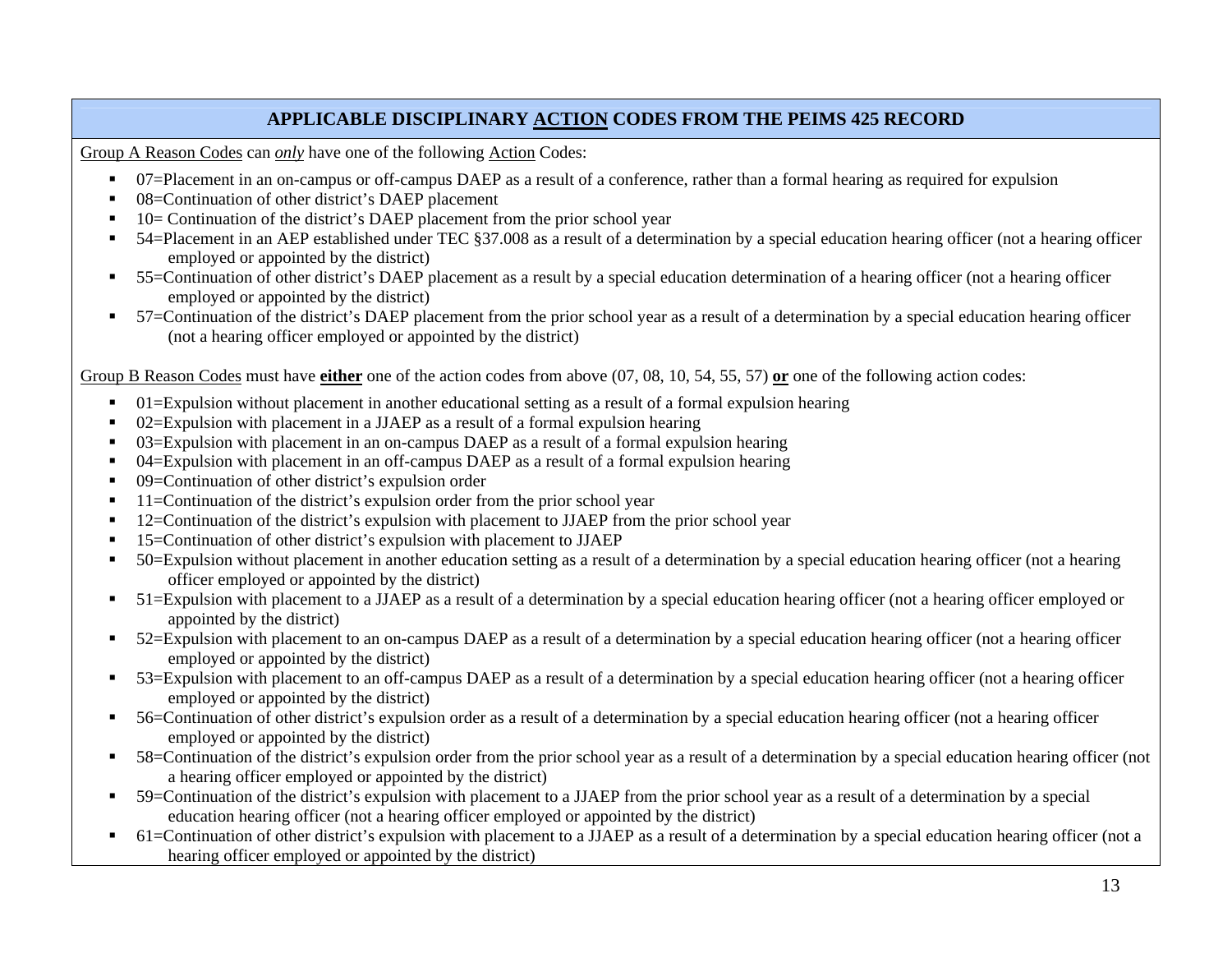- There are no minimum size requirements for this indicator.
- н This indicator excludes students under the age of six as of September 1 in the relevant school year.
- Г A district will trigger this indicator if it reports one or more Reason and Action Codes in a combination other than what is allowable as described above.
- It is possible for a district to trigger this indicator for not placing a student in a DAEP when required and also trigger Indicator #2 for unauthorized student expulsion. For example, if a district reports Reason Code 02 (Conduct punishable as a felony) with Action Code 01 (Expulsion without placement in another educational setting as a result of a formal expulsion hearing), the district will trigger Indicator #5 for not using the appropriate Action Code for Group A Reason Codes AND also trigger Indicator #2 for expelling a student for an unauthorized reason. Please refer to Indicator #2 for information on unauthorized expulsions.
- Special Note Concerning Students Receiving Special Education Services: It is possible for a district to trigger this indicator by appropriately coding actions that were taken for a student receiving special education services. For this to be the case, an Admission, Review, and Dismissal (ARD) committee must have determined that a special education student's disability may have been linked to the student's behavior, thus relieving the district of the obligation to impose disciplinary actions otherwise required by state law. If a district determines that this is, in fact, the only reason it triggered this indicator and this decision has been documented by the district, then no improvements in its data collection and submission procedures related to this indicator are needed.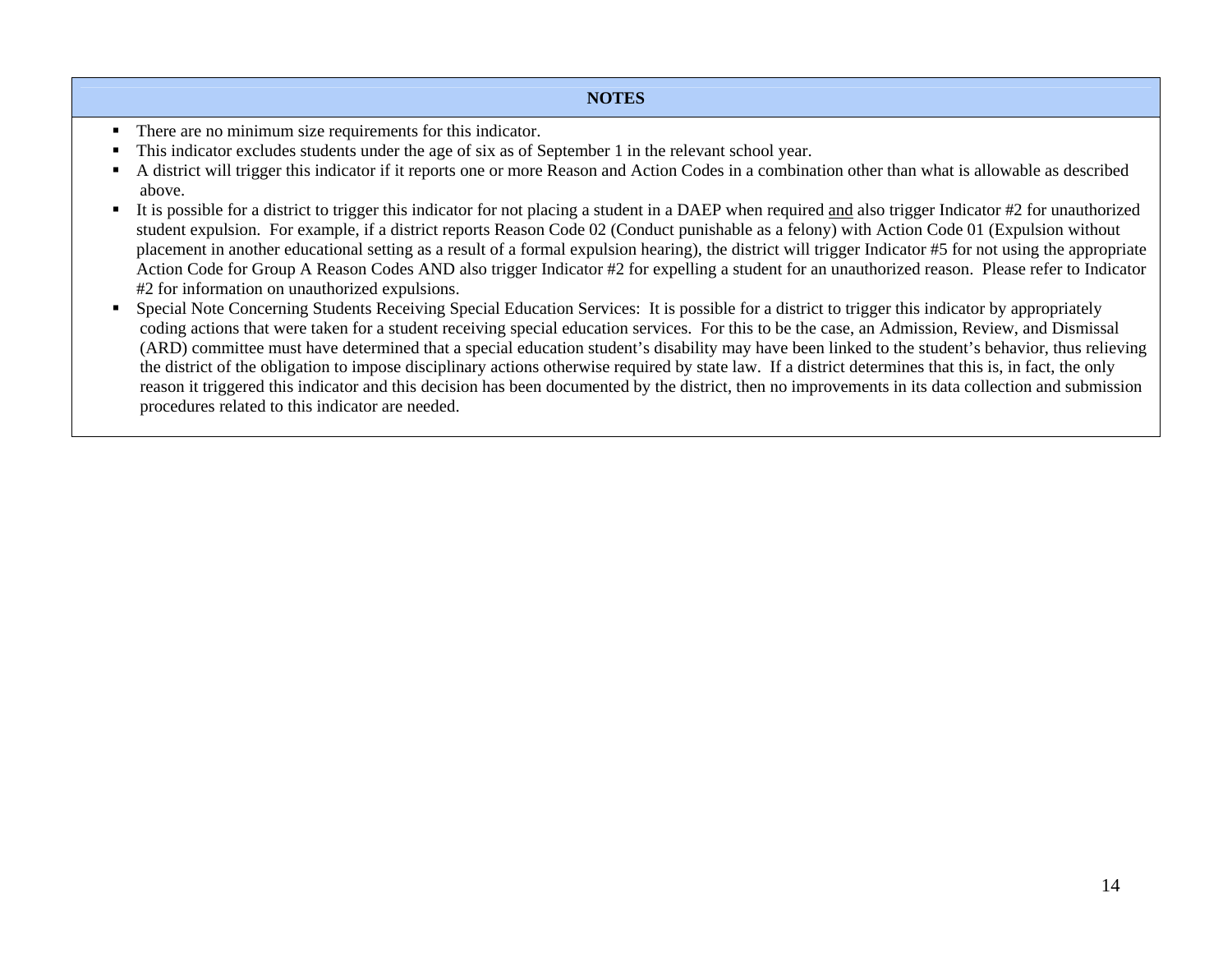### **DAEP Indicator #6: Zero Reported Incidents**

**This indicator identifies districts that have one or more campuses with no reported discipline data for two or more years.** 

#### **APPLICABLE DISCIPLINE ACTION CODES FROM THE PEIMS 425 RECORD**

•All disciplinary action codes are examined under this indicator.

- $\blacksquare$ This indicator is reported for district information and planning purposes only.
- $\blacksquare$  Because it is possible for districts to have one or more campuses that legitimately have no reported discipline data for two or more years, the following filters were applied to this indicator to limit the number of districts identified:
	- o Only campuses with campus enrollment greater than 9 students in all years (2001-2002, 2002-2003, and 2003-2004) are included.
	- o Only regular instructional and alternative instructional campuses (campus types "1" and "2") are included.